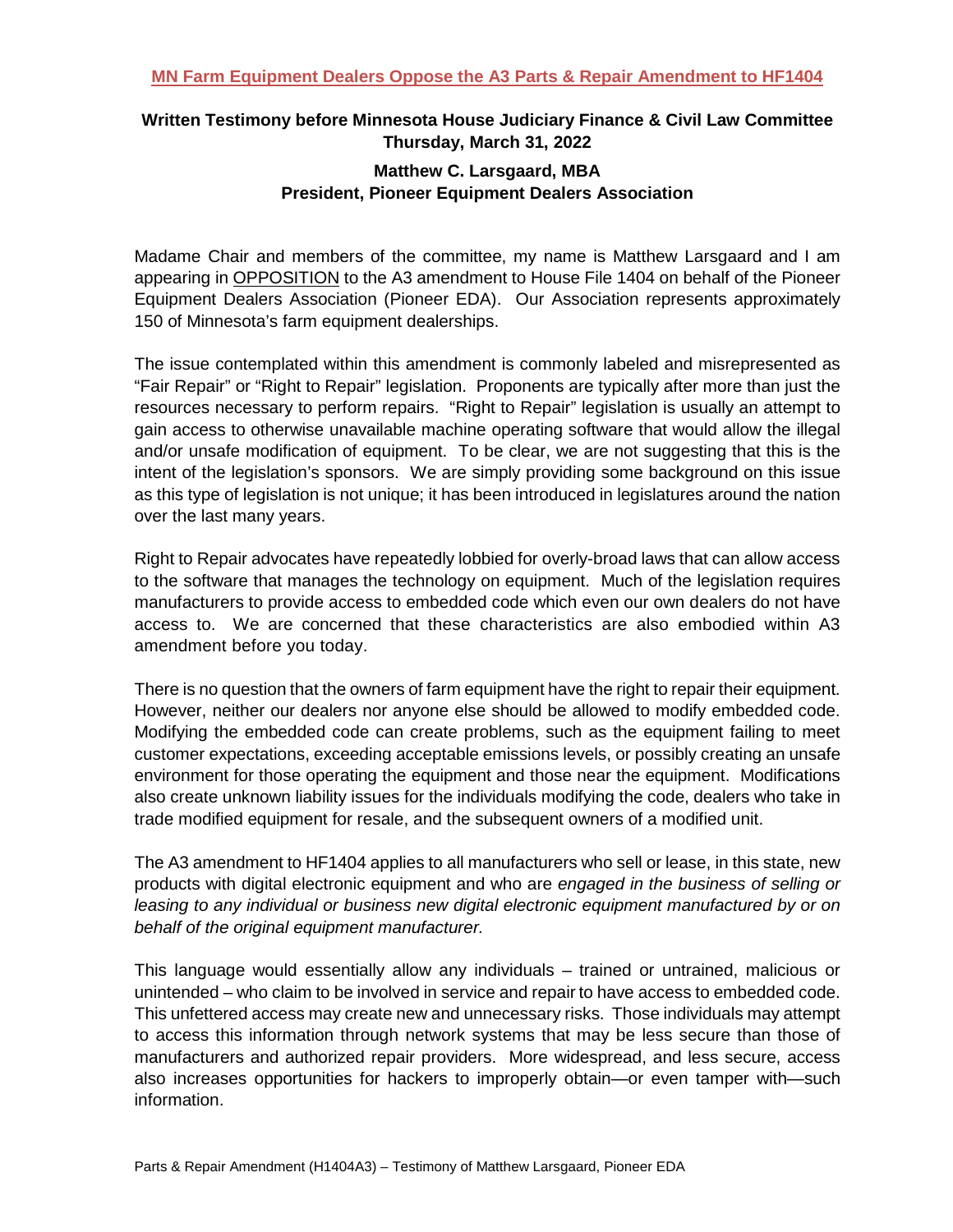Most new tractors and combines have some level of autonomous capability; some can drive themselves with no human interaction. Providing access to the embedded code risks both intentional harm and accidental harm.

Several years ago, a pair of expert hackers were given a federal grant to determine if they could "hack" into a modern automobile and take control of certain components like braking, acceleration, windows, and more – the hackers were successful. Another group of hackers took control of a car's computers through cellular telephone and Bluetooth connections. Regarding farm equipment, a worst case scenario might be one of a hacker being able to take control of a 500 horsepower tractor and drive it wherever or into anything they wish. Compromised embedded code could also result in the unintentional movement or malfunction of equipment without any malignant human actor involved. Compromised or defective embedded code was one of the contributing factors in the deaths that resulted from the "unintended acceleration" of Toyota vehicles several years ago.

One other issue is within the used equipment market. Regarding some farm equipment, there is not the ability to track or create a history of modifications made to that specific equipment. For example, a person could "tune" a tractor's engine from 400 h.p. to 475 h.p., run it for several hundred hours, tune it back to 400 h.p., and then trade it in to a dealer. That engine was operated well outside of reasonable, manufacturer specifications, and the integrity of the engine and other machine components could be severely compromised. As a result, the farmer that ends up purchasing that equipment from a dealer could have the engine "blow up" or experience a different catastrophic failure due to the unknown modification. In addition, the warranty on the engine and drivetrain components would have become void because of the modification….and the farmer who purchased that equipment may have no clue that there is no longer a warranty on that machine. That unsuspecting farmer would then be stuck with paying for a new engine that could cost up to \$70,000. Likewise, the dealer could be faced with consumer protection issues.

We have several other questions and concerns regarding this legislation:

Lines 2.1 – 2.3 and lines 2.14 - 2.16. Manufacturers must provide any *manual, diagram, reporting output, service code description, schematic diagram, or similar information provided to an authorized repair provider to affect the services of diagnosis, maintenance, or repair of digital electronic equipment…including any relevant updates* all "**free of charge**" to independent repair providers and owners of products. We do not believe it is reasonable for the government to require private businesses to provide goods or services "free of charge" to the public.

Lines 1.21 – 1.23 & 2.8 – 2.13 and lines 3.19 – 3.21 and lines 3.23 – 3.28. This language requires manufacturers to provide all digital electronic equipment and service/repair parts to equipment owners and independent repair shops **at wholesale or dealer cost! \*This would include, for example, requiring Case IH to provide these same products at wholesale to its competing John Deere dealerships!** This concept would not only effectively erode the viability of the manufacturers' distribution system, it would also essentially strip all dealers of their ability to make any meaningful profit on electronic equipment and service/repair parts. It would likely crush that portion of their business. This would be especially devastating during downturns in the Ag economy when there is little to no money in equipment sales. *\*A John Deere dealer would be defined as an "independent repair provider" when dealing with Case IH equipment.*

Parts & Repair Amendment (H1404A3) – Testimony of Matthew Larsgaard, Pioneer EDA